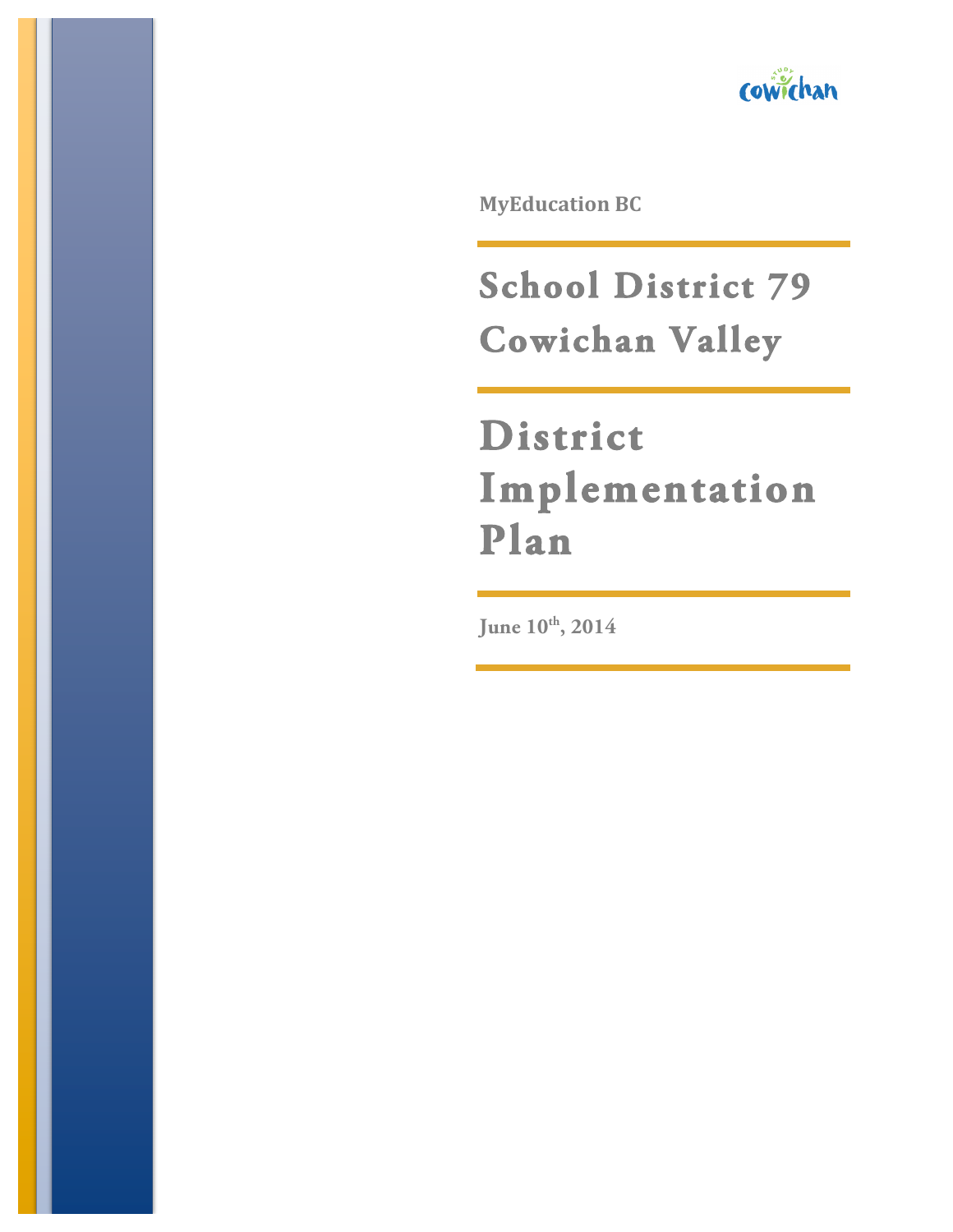



## **Version History**

| <b>Version</b> | <b>Date</b> | <b>Description</b>                                                      | <b>Reviewed By</b>                      |
|----------------|-------------|-------------------------------------------------------------------------|-----------------------------------------|
| 1.0            | 2014-03-28  | Template for District Implementation Plan                               | Glen, Sandra and<br><b>Senior Staff</b> |
| 2.0            | 2014-04-04  | Senior Staff approved high level District<br><b>Implementation Plan</b> | Glen, Sandra, Joe<br>and Robert (Bob)   |
| 3.0            | 2014-04-16  | Language edits                                                          | Glen, Sheryl, Roma                      |
| 3.1            | 2014-04-23  | <b>Executive Summary Edits</b>                                          | Glen, Sheryl, Roma                      |
| 3.2            | 2014-05-01  | <b>Risk Assessment &amp; Conversion Plan</b><br>Update                  | Glen, Sandra                            |
| 3.3            | 2014-06-10  | School Implementation Schedule Change                                   | Glen, Sandra and<br><b>Senior Staff</b> |

### **Confidentiality**

This document contains information which is proprietary and confidential to Fujitsu Consulting (Canada) Inc. (including the information of third parties, including but not limited to, Follett of Canada Inc., submitted with their permission). In consideration of receipt of this document, the recipient agrees to treat this information as confidential and to not use or reproduce this information for any purpose other than its evaluation of this proposal or disclose this information to any other person for any purpose, without the express prior consent of Fujitsu Consulting (Canada) Inc. (and any applicable third party.)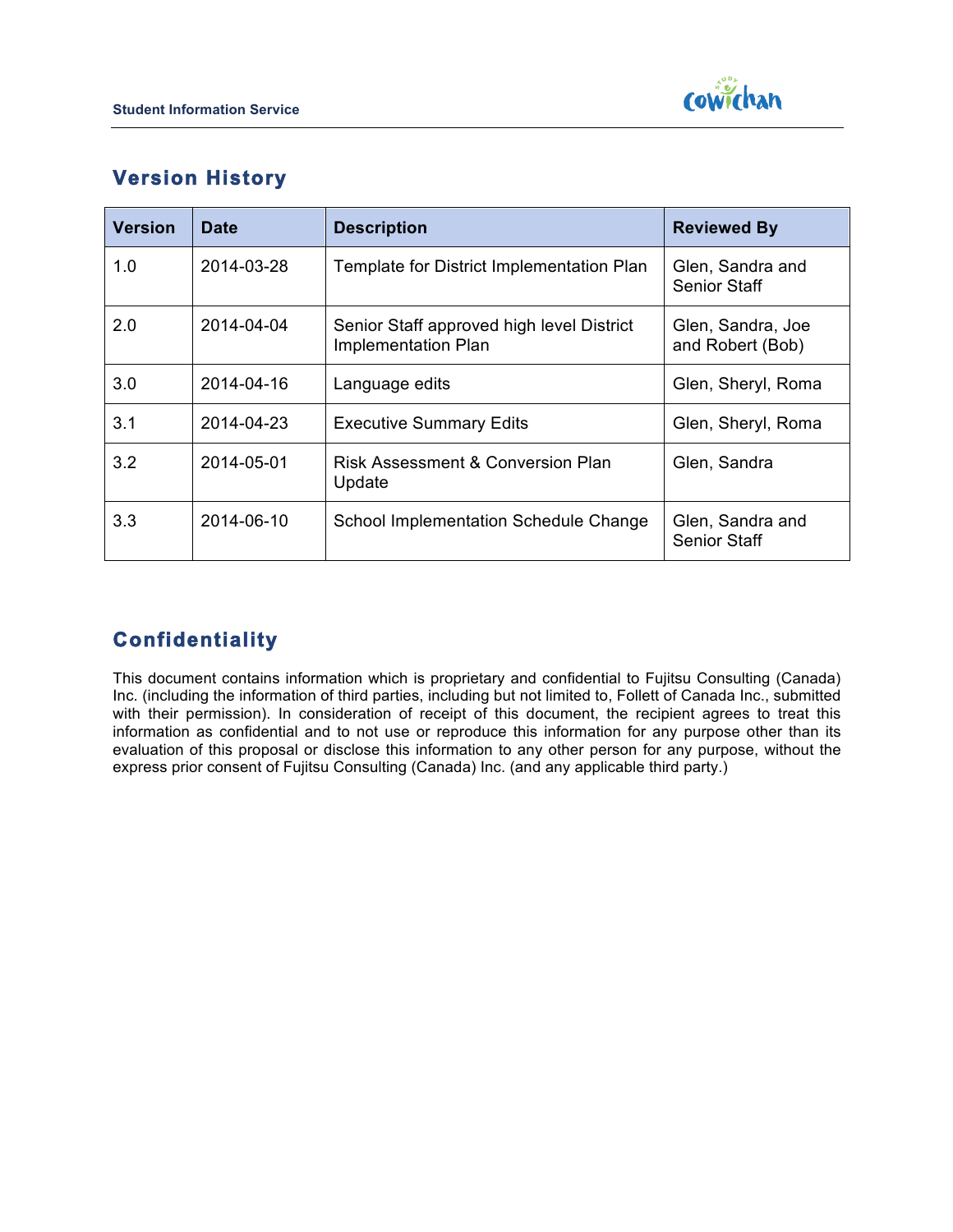

### **Table of Contents**

| 1.0  |                                                    |  |
|------|----------------------------------------------------|--|
| 2.0  |                                                    |  |
| 2.1  |                                                    |  |
| 2.2  |                                                    |  |
| 2.3  |                                                    |  |
| 2.4  |                                                    |  |
| 3.0  |                                                    |  |
| 4.0  |                                                    |  |
| 4.1  |                                                    |  |
| 4.2  |                                                    |  |
| 4.3  |                                                    |  |
| 4.4  |                                                    |  |
| 5.0  | RESOURCE STRATEGY - PRE AND POST IMPLEMENTATION  9 |  |
| 6.0  |                                                    |  |
| 6.1  |                                                    |  |
| 7.0  |                                                    |  |
| 8.0  |                                                    |  |
| 9.0  |                                                    |  |
|      |                                                    |  |
| 10.1 |                                                    |  |
| 10.2 |                                                    |  |
| 10.3 |                                                    |  |
|      |                                                    |  |
| 11.1 |                                                    |  |
| 11.2 |                                                    |  |
|      |                                                    |  |
|      |                                                    |  |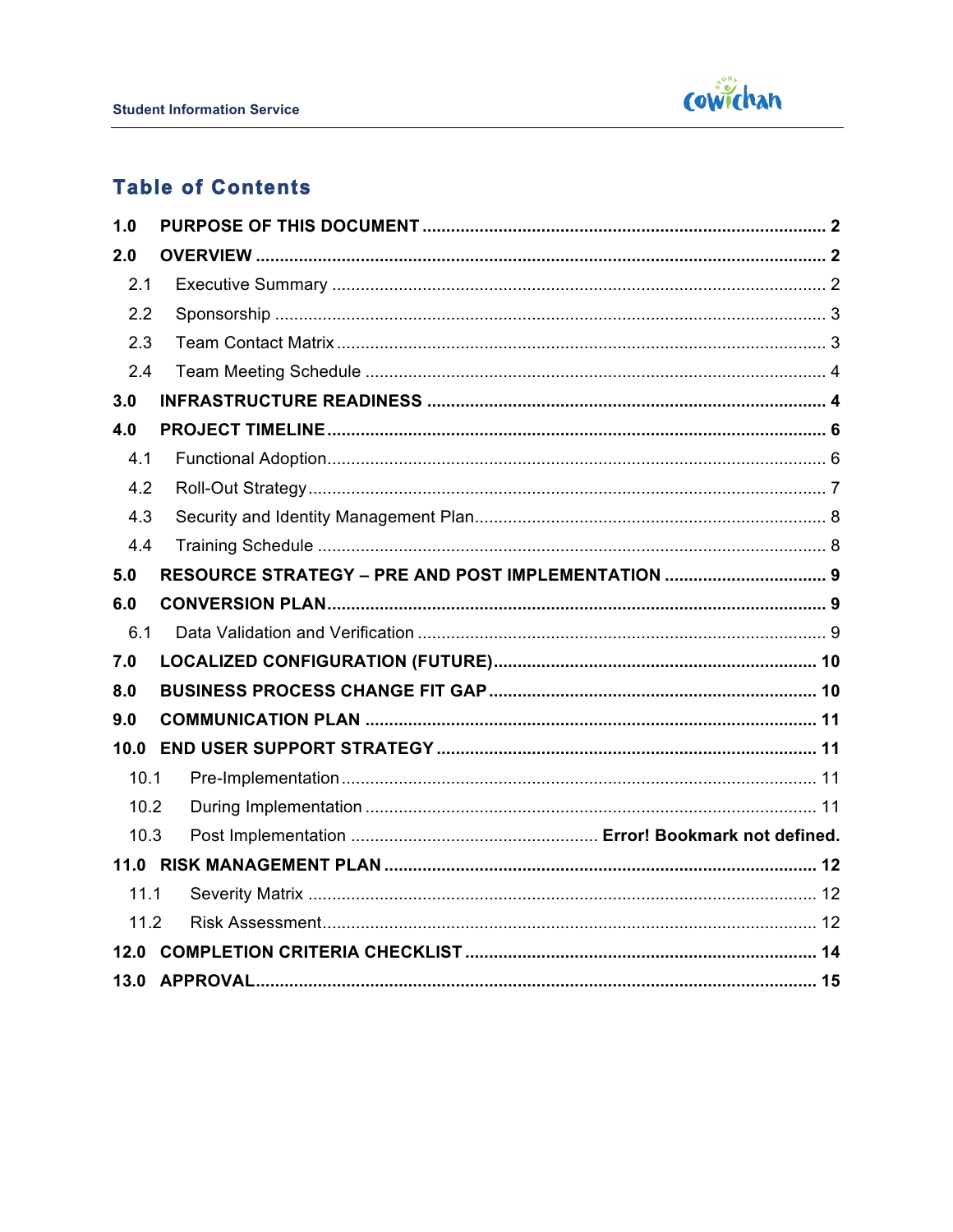

# **1 Purpose of This Document**

The purpose of this document is to provide a roadmap for implementation of the MyEducation BC Student Education System in the Cowichan Valley School District 79.

# **2 Overview**

### **2.1 Executive Summary**

In support of personalized learning and a  $21<sup>st</sup>$  century learning agenda, the Cowichan Valley School District has chosen to proceed with implementation of the MyEducation BC Student Information System. The planned schedule to legacy the existing BCeSIS out of production and to have all schools utilizing the majority of features in MyEducation BC is to take sixteen months. The plan involves the following key strategies:

#### **Communications**

Of paramount importance is communication to each of the stakeholder groups that will be learning the new system. A final communications plan will be approved by Senior Staff in April 2014 and will include a dedicated blog accessed at the web address http://sisimplementation.sd79.bc.ca. The blog will allow district staff to be kept up to date on the status of each implementation stage and important alerts. Moreover, a working group comprised of Senior Staff, Clerical Staff and Teaching Staff will be commissioned to provide critical feedback on the planning and implementation process.

#### **Staged Roll Out**

Implementation of MyEducation BC will take place in multiple stages or sprints. The initial go live service level will be to replace the existing BCeSIS services in a direct one-to-one swap. This means that the extra features now available in MyEducation BC will be supported with training over the sixteen month roll out and not at the initial activation of the product in schools. Core functionality and services that allow schools to "open the doors" in September will be the initial focus of implementation and training.

The first stage of implementation will involve Lake Cowichan Secondary School and all fourteen Elementary schools being prepared to open in September 2014 on MyEducation BC. In November Frances Kelsey Secondary will go live, followed by Cowichan Secondary in January and then Chemainus Secondary, Alternate and Distributed Learning in February and March of 2015. (see **Appendix B** for the schedule).

#### **Staffing**

Any significant change requires adequate support for successful adoption. Taking our learning from the implementation of BCeSIS, we know MyEducation BC will require dedicated leadership and staff if we want implementation to be successful and completed within the proposed sixteen month time frame. The District Principal of Technology Services along with the Student Information System Coordinator will steer the implementation project team. The staffing strategy beyond the two previously stated positions is to assign two of our existing Technology Staff to the implementation project at .5 time (a total of 1.0 fte staffing), knowing that this time will flex from the above half time threshold during peaks in implementation. The two technology staff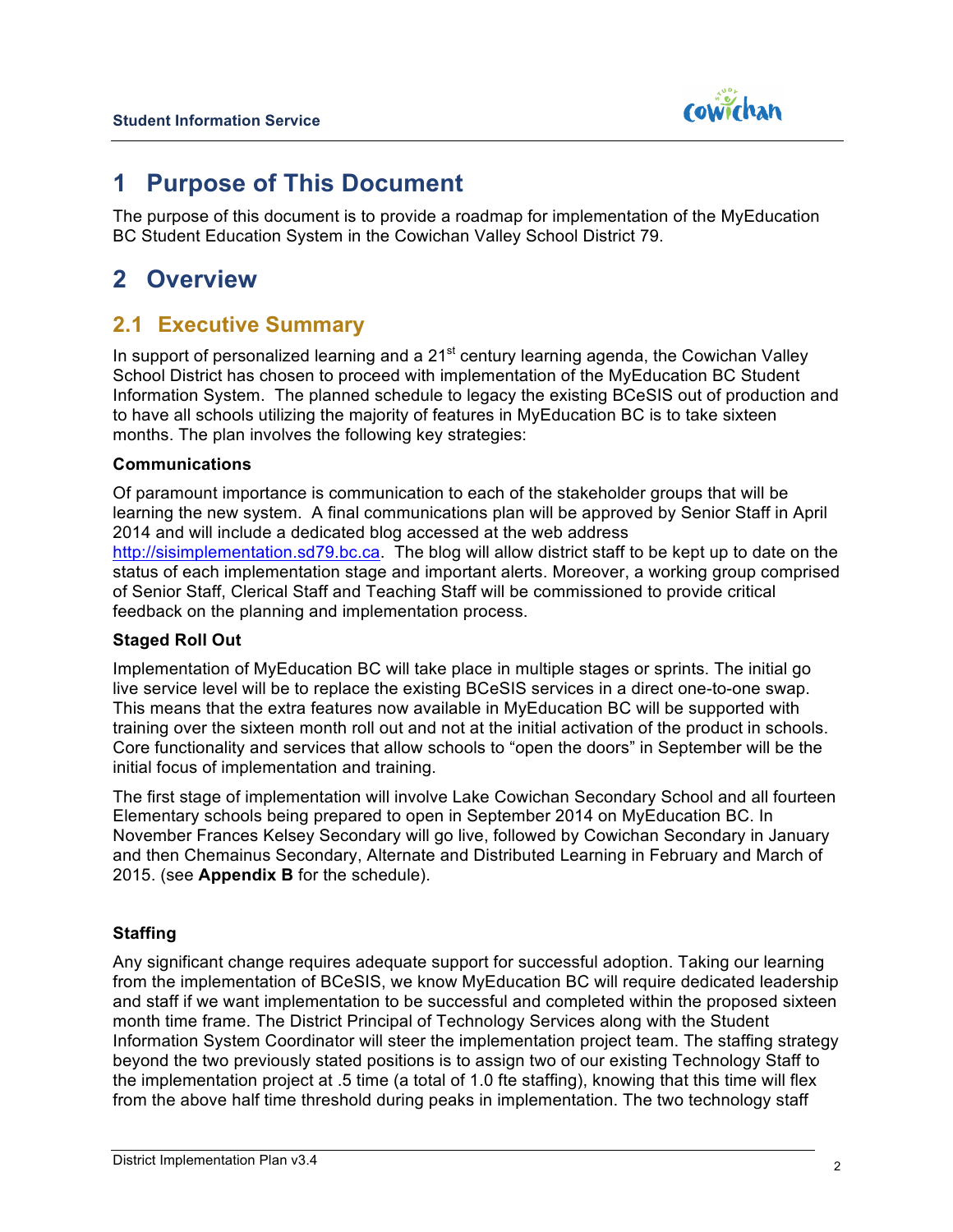

assigned to the implementation team will be replaced through the hiring of two .5 Technicians for one year. Under this model, the reassigned staff will slide back into their broader technology support roles at the end of implementation, keeping the knowledge and expertise available for the long term, rather than having it leave the district at the end of the project. In concert with the Technology Staff, we will increase the District Technology Coordinator position to 1.0 fte (subject to budget process approval). The Coordinator will focus on implementation of our "Instructional Technology Services Plan," as well as provide onsite mentorship in using MyEdcuationBC for attendance, gradebook and student and teacher portals.

#### **Training Model**

The training model is a train-the-trainer concept where the district trainers will receive their training from the Fujitsu team and then in turn train the field staff in use of MyEducation BC and any resulting business process modifications that arise from implementation. The training model will be one of introductory workshops for field staff followed by on demand side-by-side support in the early phase of implementation. Once schools are fully implemented and user capacity builds, leaders and mentors will naturally arise within the system to provide peer support. There will be release time for workshop sessions and to help facilitate those people who choose to offer mentorship to others as we move to full implementation.

The Cowichan Valley School District is excited to initiate implementation of the MyEducation BC system. The new system will immediately alleviate significant challenges we face with the existing student information system's inability to function on most tablet and hand held device platforms due to the required support for the Java Run Time Environment (JRE), as well as removing the continually expanding challenges in supporting the Apple Mac operating system and Windows within an older JRE. Furthermore, we anticipate that MyEducation BC will alleviate many of the user frustrations that have occurred due to the lack of features and flexibility in the existing provincial student information system.

### **2.2 Sponsorship**

The implementation of MyEducation BC is fully endorsed by the Superintendent, Mr. Joe Rhodes, as well as the Secretary Treasurer, Mr. Robert Harper and all other Senior Staff members. Mr. Rhodes is pleased to see the school district finally moving to one unified system that provides consistent, district wide data to support the educational directions of the Cowichan Valley School District.

| <b>District Team</b>     | Name / Title                                                  | <b>Email</b>        | <b>Phone</b>   |
|--------------------------|---------------------------------------------------------------|---------------------|----------------|
| <b>Executive Sponsor</b> | Joe Rhodes - Superintendent                                   | jrhodes@sd79.bc.ca  | (250) 748-0321 |
| <b>Executive Sponsor</b> | Robert Harper - Secretary Treasurer                           | rharper@sd79.bc.ca  | (250)748-0321  |
| Project Manager          | Glen Posey - District Principal Technology<br><b>Services</b> | gposey@sd79.bc.ca   | (250)748-0321  |
| <b>SIS Coordinator</b>   | Sandra Whiting - Student Information System<br>Coordinator    | swhiting@sd79.bc.ca | (250) 748-0321 |

### **2.3 Team Contact Matrix**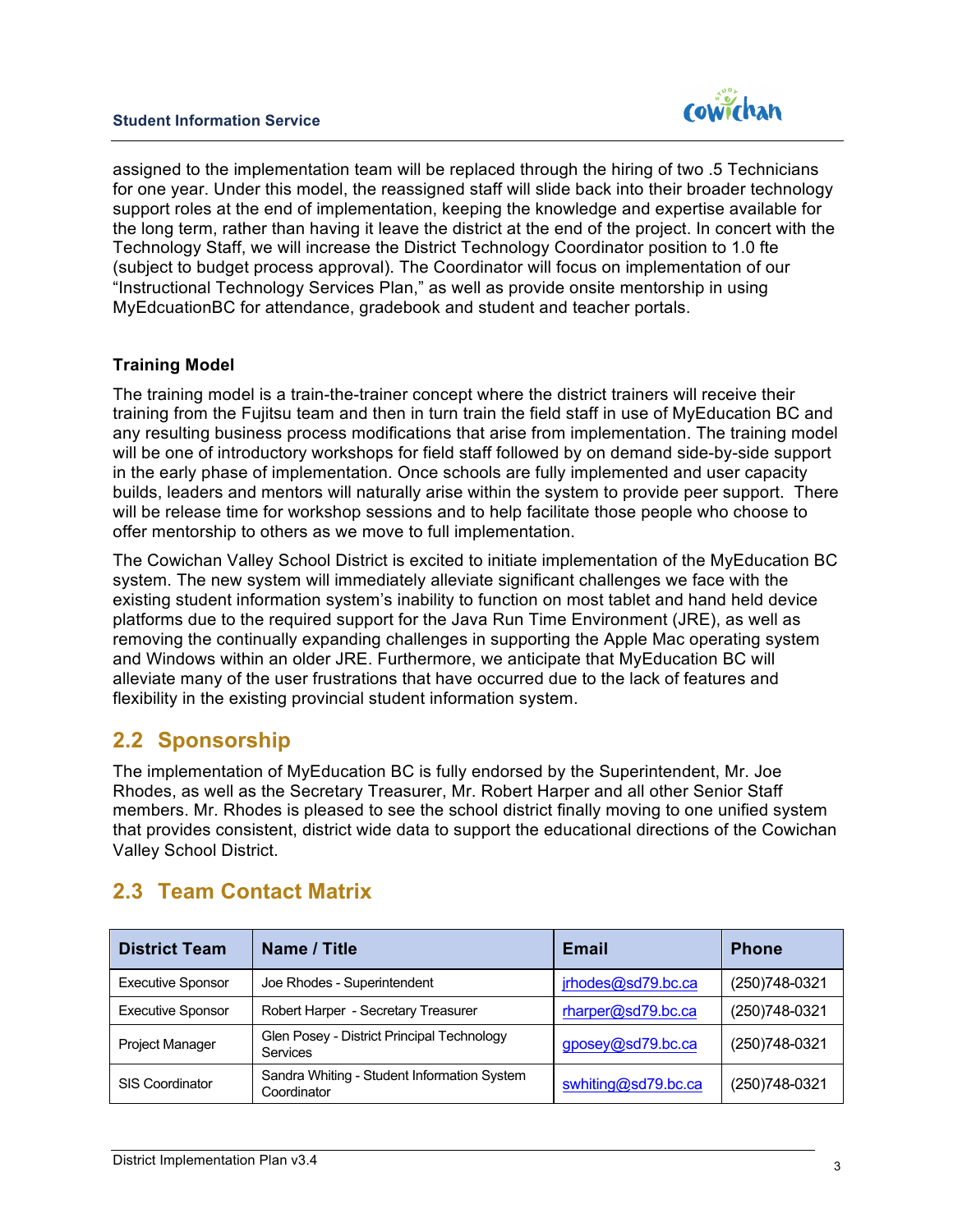

# **2.4 Team Meeting Schedule**

| <b>Team Meeting Schedule</b>  |                                                          |                                                                                                              |  |  |
|-------------------------------|----------------------------------------------------------|--------------------------------------------------------------------------------------------------------------|--|--|
| <b>Meeting Date</b>           | <b>Meeting Topic</b>                                     | <b>Invitees</b>                                                                                              |  |  |
| March 31 <sup>st</sup> , 2014 | Implementation Plan Review                               | <b>Senior Staff</b>                                                                                          |  |  |
| April 1 <sup>st</sup> , 2014  | Implementation Plan Shared<br>with DTAC for feedback     | <b>District Technology Advisory Committee</b>                                                                |  |  |
| June 30 <sup>th</sup>         | SIS Implementation Team<br>finalizes implementation plan | Representatives from Senior Staff, CUPE, Cowichan<br>Valley Teachers Federation and Technology<br>Department |  |  |
| Once Per Month                | TBA                                                      | Working Group / TBA                                                                                          |  |  |

# **3 Infrastructure Readiness**

| <b>Infrastructure Readiness</b>               |               |                                                                                                                                                                               |  |  |
|-----------------------------------------------|---------------|-------------------------------------------------------------------------------------------------------------------------------------------------------------------------------|--|--|
| <b>School Name</b>                            | <b>Rating</b> | <b>Notes</b>                                                                                                                                                                  |  |  |
| <b>Chemainus Secondary School</b>             | Good          | 10 mb PLN + 50 mb Shaw connection<br>$\bullet$<br>Enterprise wireless in place<br>Office computer equipment to current<br>specification                                       |  |  |
| Cowichan Secondary School<br>James St Campus  | Satisfactory  | 100 mb PLN<br>$\bullet$<br>Enterprise wireless in place<br>Office computer equipment functional, but<br>scheduled for upgrade next year                                       |  |  |
| Cowichan Secondary School<br>Quamichan Campus | Satisfactory  | 100 mb PLN<br>$\bullet$<br>Enterprise wireless in place<br>٠<br>Office computer equipment functional, but<br>٠<br>scheduled for upgrade next year                             |  |  |
| Cowichan Valley Open<br>Learning              | Satisfactory  | 10 mb $PLN + 50$ mb Shaw connection<br>$\bullet$<br>Enterprise wireless in place<br>Office computer equipment functional, but<br>$\bullet$<br>scheduled for upgrade next year |  |  |
| <b>Frances Kelsey Secondary</b>               | Satisfactory  | 60 mb PLN<br>$\bullet$<br>Enterprise wireless in place<br>٠<br>Office computer equipment functional, but<br>scheduled for upgrade next year                                   |  |  |
| Lake Cowichan School                          | Satisfactory  | 10 mb PLN + 50 mb Shaw connection<br>$\bullet$<br>Enterprise wireless in place<br>Office computer equipment functional, but                                                   |  |  |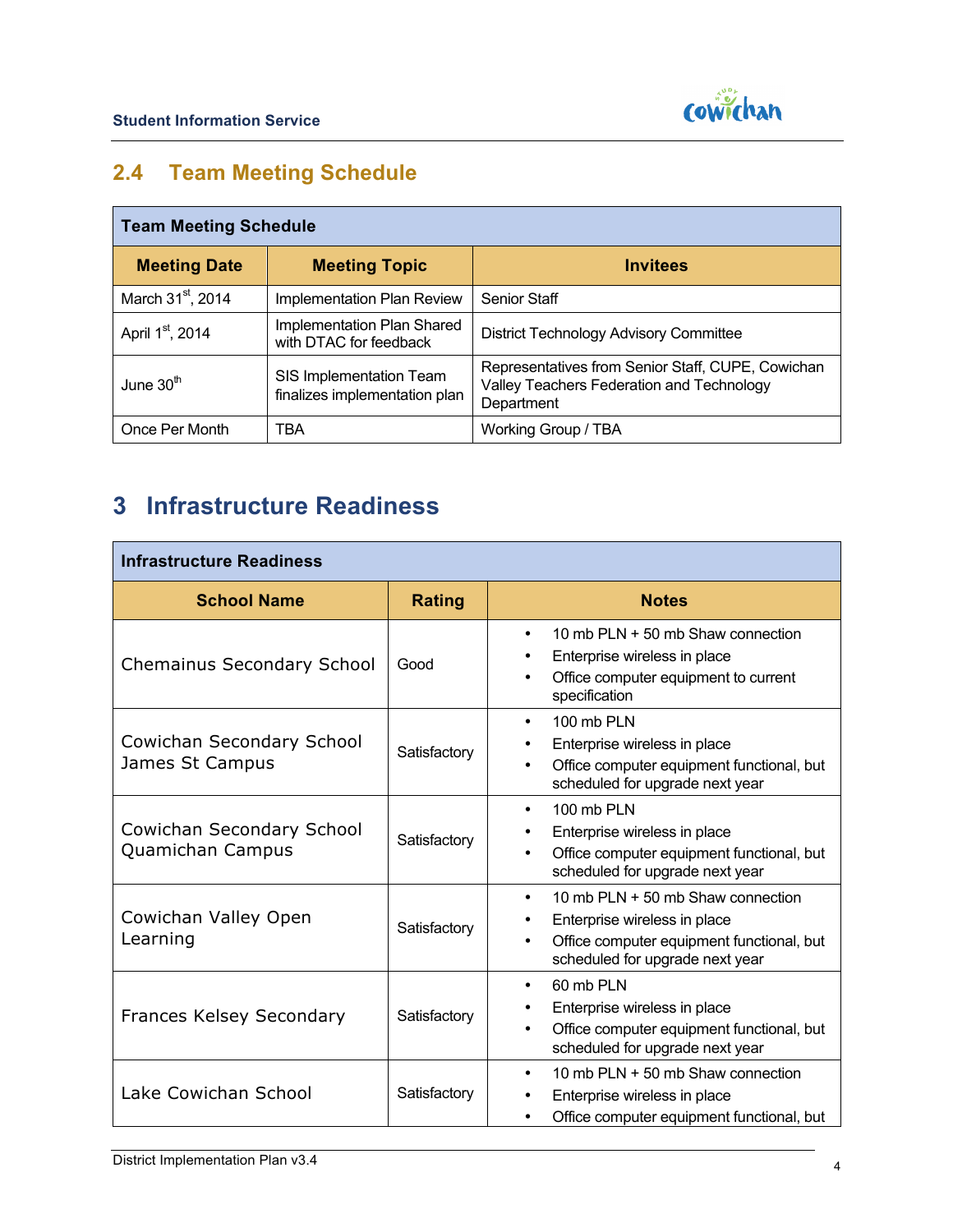

|                              |      | scheduled for upgrade next year                                                                                                                                   |
|------------------------------|------|-------------------------------------------------------------------------------------------------------------------------------------------------------------------|
| Alex Aitken Elementary       | Good | 10 mb PLN + 50 mb Shaw connection<br>$\bullet$<br>Enterprise wireless in place<br>$\bullet$<br>Office computer equipment to current<br>٠<br>specification         |
| Alexander Elementary         | Good | 10 mb PLN + 50 mb Shaw connection<br>$\bullet$<br>Enterprise wireless in place<br>$\bullet$<br>Office computer equipment to current<br>$\bullet$<br>specification |
| <b>Bench Elementary</b>      | Good | 10 mb PLN + 50 mb Shaw connection<br>$\bullet$<br>Enterprise wireless in place<br>٠<br>Office computer equipment to current<br>$\bullet$<br>specification         |
| <b>Chemainus Elementary</b>  | Good | 10 mb PLN + 50 mb Shaw connection<br>$\bullet$<br>Enterprise wireless in place<br>٠<br>Office computer equipment to current<br>specification                      |
| <b>Thetis Island</b>         | Good |                                                                                                                                                                   |
| Ecole Cobble Hill Elementary | Good | 10 mb PLN + 50 mb Shaw connection<br>$\bullet$<br>Enterprise wireless in place<br>٠<br>Office computer equipment to current<br>٠<br>specification                 |
| <b>Crofton Elementary</b>    | Good | 10 mb PLN + 50 mb Shaw connection<br>$\bullet$<br>Enterprise wireless in place<br>$\bullet$<br>Office computer equipment to current<br>$\bullet$<br>specification |
| Discovery Elementary         | Good | 10 mb PLN + 50 mb Shaw connection<br>$\bullet$<br>Enterprise wireless in place<br>$\bullet$<br>Office computer equipment to current<br>$\bullet$<br>specification |
| Drinkwater Elementary        | Good | 10 mb PLN + 50 mb Shaw connection<br>$\bullet$<br>Enterprise wireless in place<br>٠<br>Office computer equipment to current<br>٠<br>specification                 |
| George Bonner Elementary     | Good | 10 mb PLN + 50 mb Shaw connection<br>$\bullet$<br>Enterprise wireless in place<br>٠<br>Office computer equipment to current<br>٠<br>specification                 |
| Khowhemun Elementary         | Good | 10 mb PLN + 50 mb Shaw connection<br>$\bullet$<br>Enterprise wireless in place<br>Office computer equipment to current<br>specification                           |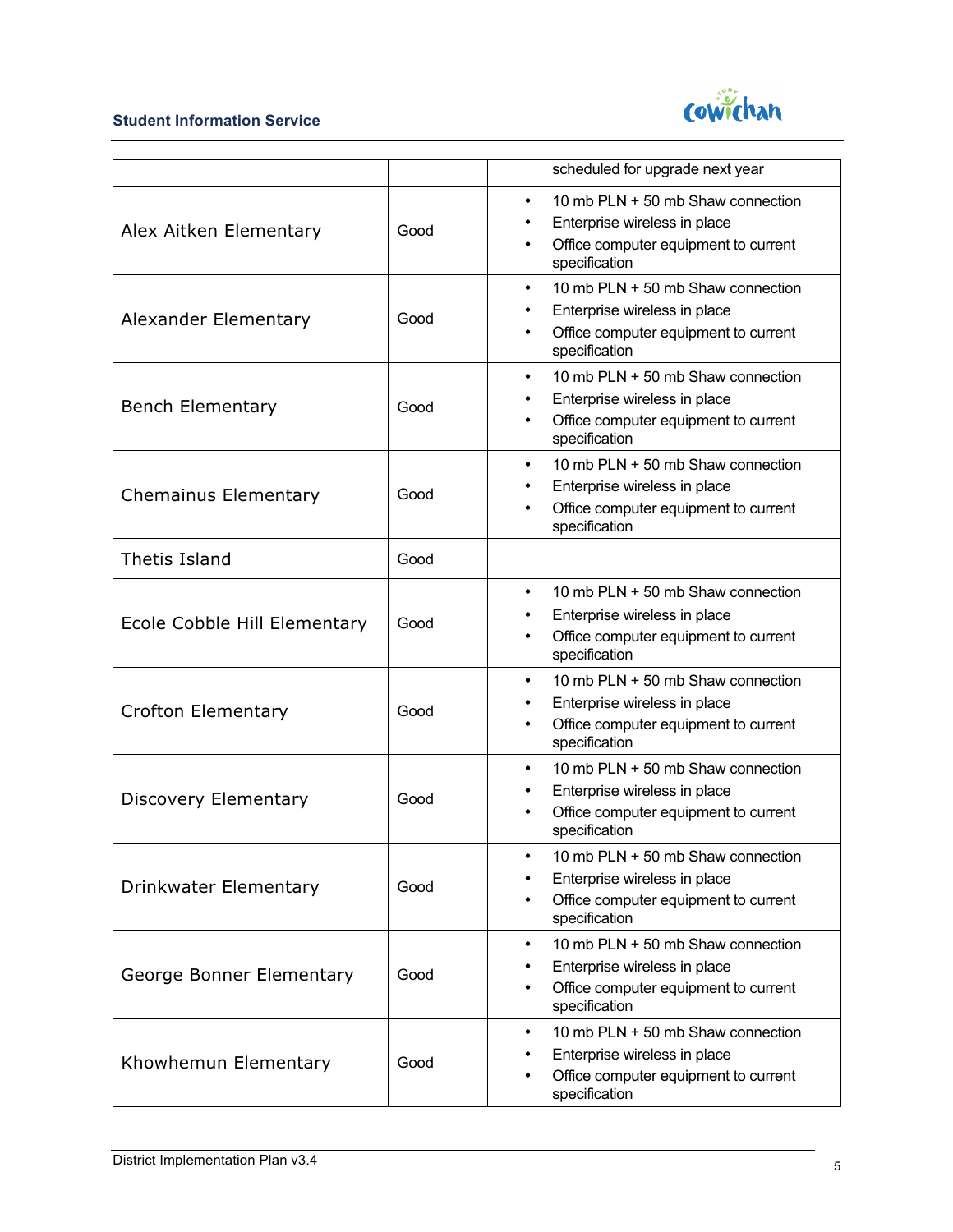

| Maple Bay Elementary              | Good | 10 mb PLN + 50 mb Shaw connection<br>Enterprise wireless in place<br>Office computer equipment to current<br>specification           |
|-----------------------------------|------|--------------------------------------------------------------------------------------------------------------------------------------|
| Ecole Mount Prevost<br>Elementary | Good | 10 mb PLN + 50 mb Shaw connection<br>٠<br>Enterprise wireless in place<br>٠<br>Office computer equipment to current<br>specification |
| Palsson Elementary                | Good | 10 mb $PLN + 50$ mb Shaw connection<br>٠<br>Enterprise wireless in place<br>Office computer equipment to current<br>specification    |
| <b>Tansor Elementary</b>          | Good | 10 mb PLN + 50 mb Shaw connection<br>٠<br>Enterprise wireless in place<br>Office computer equipment to current<br>٠<br>specification |

# **4 Project Timeline**

| <b>Project Timeline</b> |                            |  |  |
|-------------------------|----------------------------|--|--|
| <b>Project Phase</b>    | <b>Dates/Date Range</b>    |  |  |
| See Appendix B          | April 2014 – November 2015 |  |  |

# **4.1 Functional Adoption**

| <b>Functional Adoption - Secondary Schools</b> |                             |                                                   |  |  |
|------------------------------------------------|-----------------------------|---------------------------------------------------|--|--|
| Area                                           | <b>Anticipated Go-Live</b>  | <b>Notes</b>                                      |  |  |
| Registration                                   | September 2014              |                                                   |  |  |
| Attendance                                     | September 2014              |                                                   |  |  |
| Gradebook                                      | November - December 2014    |                                                   |  |  |
| Scheduling                                     | September 2014              | For new walk-in registrations and student changes |  |  |
| <b>Teacher Portal</b>                          | March - September 2015      |                                                   |  |  |
| <b>Student Portal</b>                          | March 2015 - September 2015 |                                                   |  |  |
| <b>Parent Portal</b>                           | September - November 2015   |                                                   |  |  |
| <b>SPED</b>                                    | September 2015              |                                                   |  |  |

BCeSIS direct replacement functionality for initial go live stage at schools includes:

• Attendance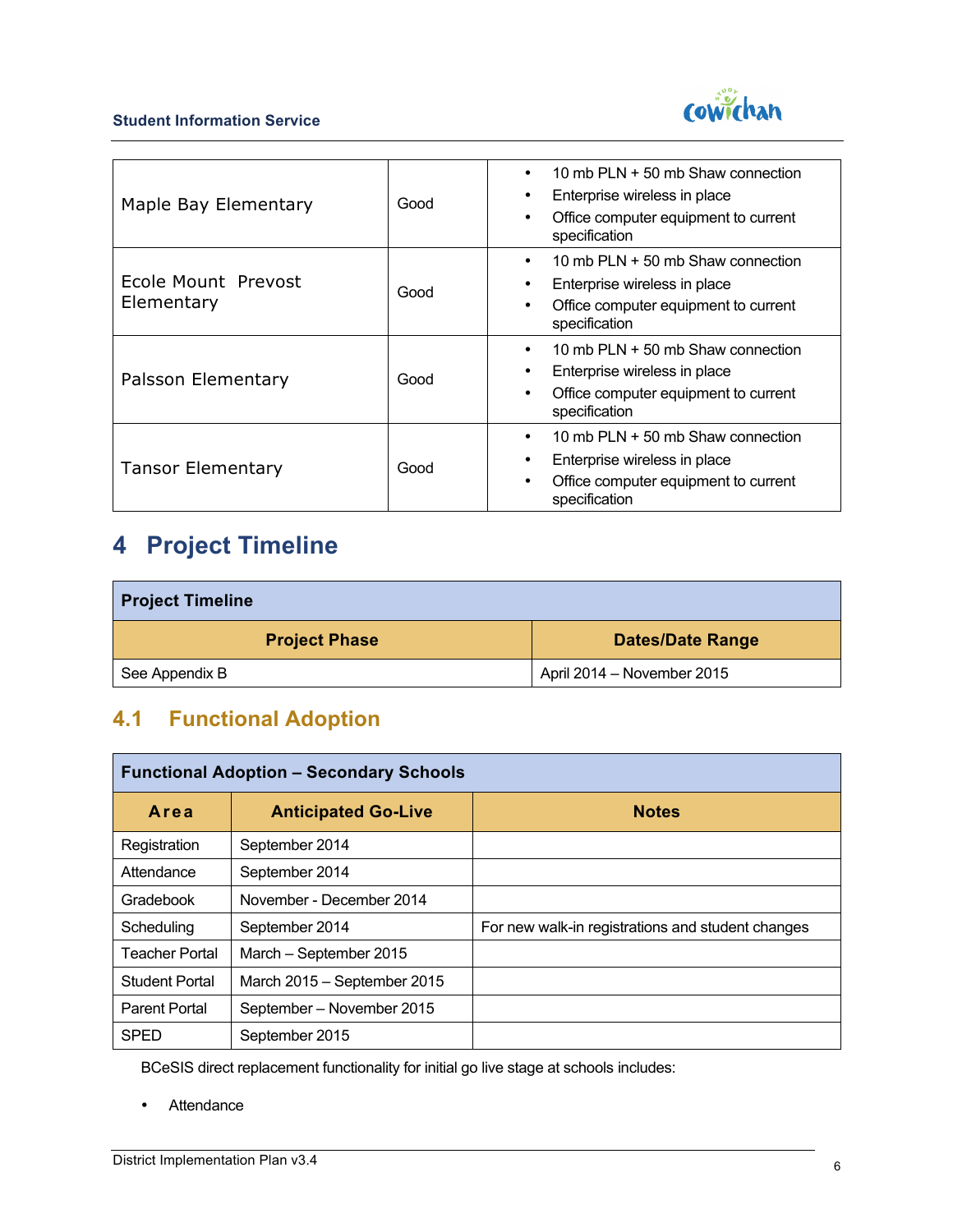

- Archiving and Backup
- Course Management
- Data Analytics (Quick Charts)
- Demographics
- Enrolment and cross enrolment
- Grade Management (Transcripts, GPA, etc.)
- Fees tracking
- Incident Tracking
- Ministry Reporting (1701, TRAX, SADE, Class Size)
- Report Cards
- Reports and reporting (Queries, Filters, and Quick Reports and Print)
- Student Scheduling (Course Selection and Walk-in Scheduling)
- School Scheduling (Master Timetable build)
- System Administration (District and School Setup, etc.)
- Teacher Gradebook

### **4.2 Roll-Out Strategy**

#### **Roll Out Strategy**

| <b>School Name</b>                | <b>School Type</b> | <b>Conversion Date</b>  | <b>Go Live Date</b> |
|-----------------------------------|--------------------|-------------------------|---------------------|
| Chemainus Secondary School        | Secondary          | January - March<br>2015 | August 2015         |
| Cowichan Secondary School         | Secondary          | December 2014           | August 2015         |
| Frances Kelsey Secondary          | Secondary          | October 2014            | November 2014       |
| Lake Cowichan Secondary<br>School | Secondary          | July- August 2014       | February 2015       |
| Cowichan Valley Open Learning     | Alternate          | January - March<br>2015 | March - April 2015  |
| Distributed Learning              | <b>DL</b>          | January - March<br>2015 | August 2015         |
| Chemainus Elementary /            | Elementary         | July- August 2014       | August 2014         |
| Thetis Island                     |                    |                         |                     |
| Palsson Elementary                | Elementary         | July-August 2014        | August 2014         |
| George Bonner Elementary          | Elementary         | July-August 2014        | August 2014         |
| Alex Aitken Elementary            | Elementary         | July-August 2014        | August 2014         |
| Alexander Elementary              | Elementary         | July- August 2014       | August 2014         |
| <b>Bench Elementary</b>           | Elementary         | July-August 2014        | August 2014         |
| Ecole Cobble Hill Elementary      | Elementary         | July-August 2014        | August 2014         |
| Crofton Elementary                | Elementary         | July-August 2014        | August 2014         |
| Discovery Elementary              | Elementary         | July- August 2014       | August 2014         |
| Drinkwater Elementary             | Elementary         | July- August 2014       | August 2014         |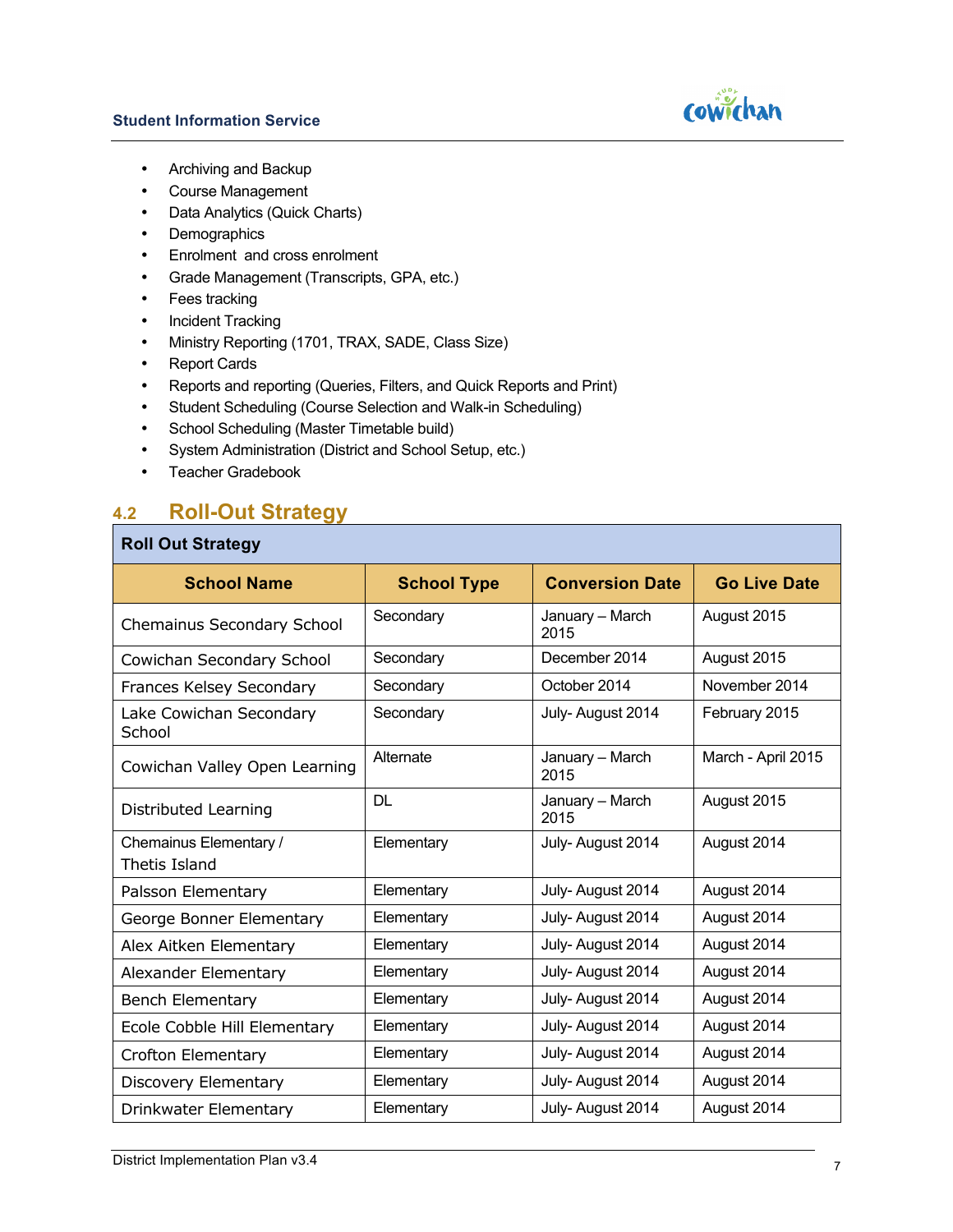

| <b>Roll Out Strategy</b>     |                    |                        |                     |  |
|------------------------------|--------------------|------------------------|---------------------|--|
| <b>School Name</b>           | <b>School Type</b> | <b>Conversion Date</b> | <b>Go Live Date</b> |  |
| Khowhemun Elementary         | Elementary         | July-August 2014       | August 2014         |  |
| Maple Bay Elementary         | Elementary         | July-August 2014       | August 2014         |  |
| Ecole Mt. Prevost Elementary | Elementary         | July-August 2014       | August 2014         |  |
| <b>Tansor Elementary</b>     | Elementary         | July-August 2014       | August 2014         |  |

### **4.3 Security and Identity Management Plan**

- 1. All user accounts will be created and managed by the School District L1 for MyEducation BC and Technology Department technical staff where appropriate.
- 2. User accounts will be created in May/June for all staff.
- 3. Password changes will be centralized and completed by the Technology Department technical staff or by the end user if this option is made available.
- 4. User accounts for new staff will be created at the time of training.

### **4.4 Training Schedule**

#### **Training Schedule**

| <b>Training Topics</b>             | <b>Training Dates</b>                                                      | <b>Required Attendees</b>                                                  |  |  |  |
|------------------------------------|----------------------------------------------------------------------------|----------------------------------------------------------------------------|--|--|--|
|                                    | June, July and August 2014 for<br>September 2014 go live schools           | Implementation Team                                                        |  |  |  |
| District and School Administration | October 2014 for November 2014 go<br>live schools                          |                                                                            |  |  |  |
|                                    | December 2014 and January 2015 for<br>January and February go live schools |                                                                            |  |  |  |
| District and School Fundamentals   | See above                                                                  | Principals, Counsellors,<br>Counselling Secretaries,<br><b>Secretaries</b> |  |  |  |
| Attendance Management              | See above                                                                  | Principals, Counsellors,<br>Counselling Secretaries,<br>Secretaries        |  |  |  |
| <b>Enrolment Management</b>        | See above                                                                  | Counselling Secretaries,<br>Counsellors, Principals                        |  |  |  |
| Incident Management                | See above                                                                  | Principals                                                                 |  |  |  |
| Grade Management                   | See above                                                                  | Principals, Teachers,<br>Counselling Secretaries,<br>Counsellors           |  |  |  |
| Daily Scheduling                   | See above                                                                  | Principals, Counsellors,<br>Counselling Secretaries,                       |  |  |  |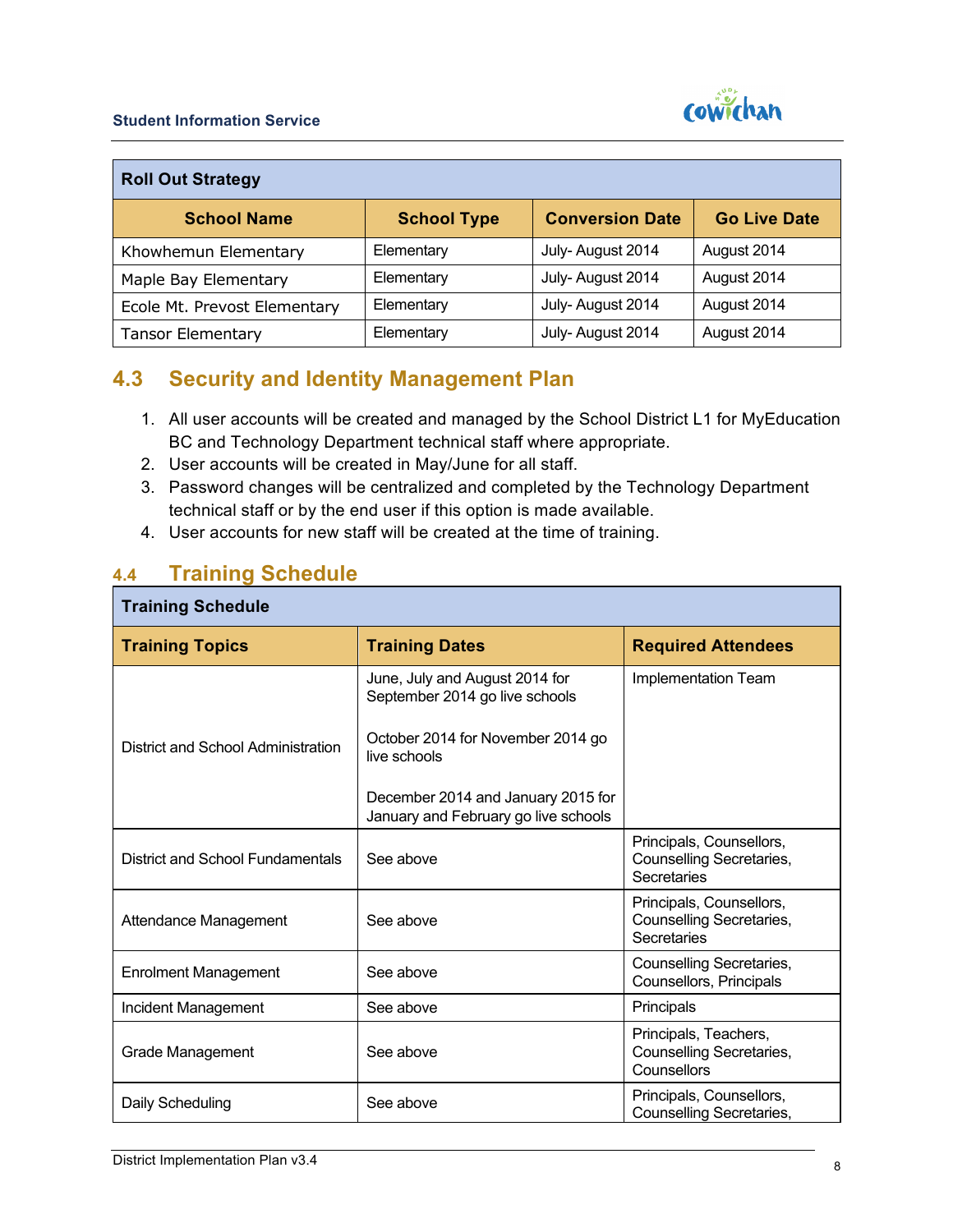

|                                    |                         | Secretaries                                                                       |
|------------------------------------|-------------------------|-----------------------------------------------------------------------------------|
| Teacher Gradebook Training         | See above               | Principals, Teachers                                                              |
| Scheduling                         | March - April 2015      | Principals, Counsellors,<br>Counselling                                           |
| <b>Peripheral Training Topics</b>  | <b>Training Dates</b>   |                                                                                   |
|                                    |                         |                                                                                   |
| Special Education - Administration | June, July, August 2015 | <b>Student Support Services</b><br><b>Admin and District Resource</b><br>Teachers |

# **5 Resource Strategy – Pre and Post Implementation**

| <b>Resource Strategy</b>                                                                                                                    |                                                                                                                              |                                                                                                                                                                               |  |  |  |
|---------------------------------------------------------------------------------------------------------------------------------------------|------------------------------------------------------------------------------------------------------------------------------|-------------------------------------------------------------------------------------------------------------------------------------------------------------------------------|--|--|--|
| <b>Resource Function</b>                                                                                                                    | <b>Pre-Implementation</b>                                                                                                    | <b>Post Implementation</b>                                                                                                                                                    |  |  |  |
| <b>Executive Sponsors</b>                                                                                                                   | Senior managers support the<br>process of MyEducation BC roll out<br>through the Project Manager and<br>Implementation Team. | Senior managers monitor challenges<br>in the system and new directions<br>required for improvements in<br>consultation with the Implementation<br>Team.                       |  |  |  |
| Project Manager                                                                                                                             | Project lead and champion of<br>implementation project.                                                                      | Continued monitoring of how<br>MyEducation BC is meeting the<br>needs of the school district.<br>Coordinates updated training and<br>business process changes as<br>required. |  |  |  |
| <b>SIS Coordinator</b><br>Data Validation Coordinator<br>Configuration and Extension<br>Coordinator<br><b>District Training Coordinator</b> | Staff member is dedicated to<br>managing the business processes<br>that support implementation and<br>use of MyEducation BC. | Staff member provides L1 support<br>and training for district on an ongoing<br>basis.                                                                                         |  |  |  |
| Technical Support Staff 1                                                                                                                   | Specific staff dedicated to the<br>implementation process from within<br>the Technology Department.                          | Staff continues to provide support<br>based on the expertise developed<br>during implementation.                                                                              |  |  |  |

# **6 Conversion Plan**

### **6.1 Data Validation and Verification**

Schools opening their doors in September on MyEducation BC will complete data accuracy reviews of their existing BCeSIS information under the guidance of the Student Information System Coordinator. This review will include looking at demographics accuracy, alerts, and use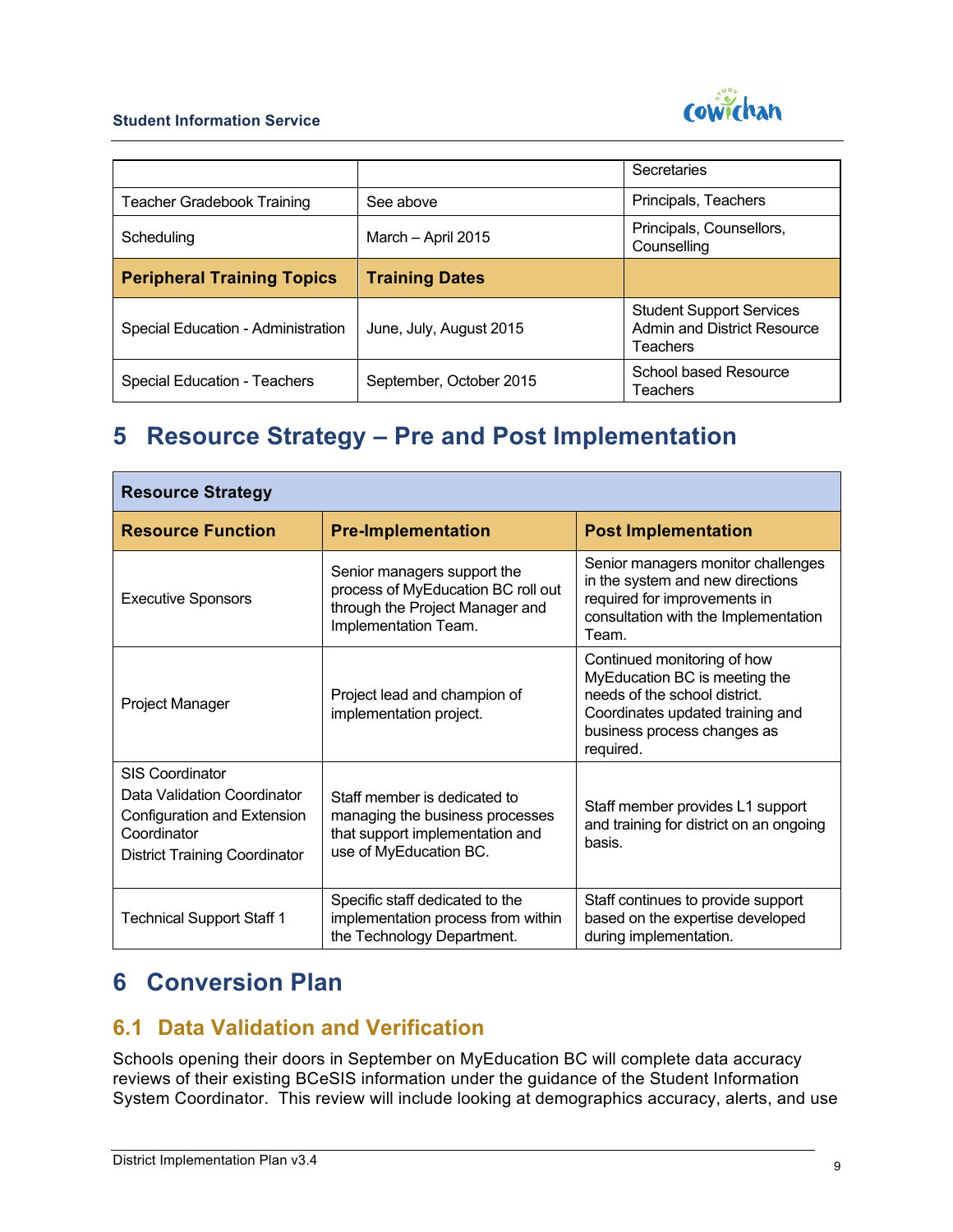

of specific fields for storing non-standard data. Non-standard data will not map correctly in the conversion process, so schools need to ensure that they have the data backed up if it is critical to retain. This data validation will take place during the Month of June, followed by a review of the first test conversion from BCeSIS to be completed by Fujitsu in the June – July time frame.

Schools going live after August 2014 will complete the same data validation prior to going live.

# **7 Localized Configuration (Future)**

**Configuration**

*TBA*

# **8 Business Process Change Fit Gap**

| <b>Business Process Change Fit Gap</b> |                                                                                                                                                            |                                                 |  |  |  |
|----------------------------------------|------------------------------------------------------------------------------------------------------------------------------------------------------------|-------------------------------------------------|--|--|--|
| <b>Current Business Process</b>        | <b>Anticipated Change</b>                                                                                                                                  | <b>Business Driver</b>                          |  |  |  |
| <b>Ministry Reporting</b>              | Processes anticipated to remain the same                                                                                                                   | Requirement                                     |  |  |  |
| <b>Report Cards - Secondary</b>        | Presently completed out of BCeSIS and<br>SSDAS will move to MyEducation BC                                                                                 | Requirement and improved<br>functionality       |  |  |  |
| Secondary - Grade Book                 | Currently Adhoc will move to MyEducation<br>ВC                                                                                                             | Improved functionality                          |  |  |  |
| <b>School Portal</b>                   | Presently schools utilize WordPress Blogs<br>as their websites. Migration will begin to<br>MyEducation BC if the module is superior.                       | Communication to home<br>and community          |  |  |  |
| <b>Parent Portal</b>                   | Parent Portal services are presently offered<br>through the SSDAS system. Migration to<br>MyEducation BC will take place if the<br>module is superior.     | Improved communication<br>school to home        |  |  |  |
| <b>Student Portal</b>                  | Student Portal services are presently<br>offered through the SSDAS system.<br>Migration to MyEducation BC will take<br>place if the module is superior.    | Student learning and<br>collaboration abilities |  |  |  |
| <b>Teacher Portal</b>                  | Teacher Portal services are currently<br>offered through a custom WordPress<br>configuration. MyEducation BC will take<br>place if the module is superior. | Student learning and<br>communication           |  |  |  |
| Report Cards - Elementary              | Report Cards are presently offered through<br>the SSDAS system. Migration to<br>MyEducation BC will take place if the<br>module is superior.               | Requirement and improve<br>functionality        |  |  |  |
| Elementary - Grade Book                | Adhoc will move to MyEducation BC where<br>needed                                                                                                          | Improved tracking of<br>student learning        |  |  |  |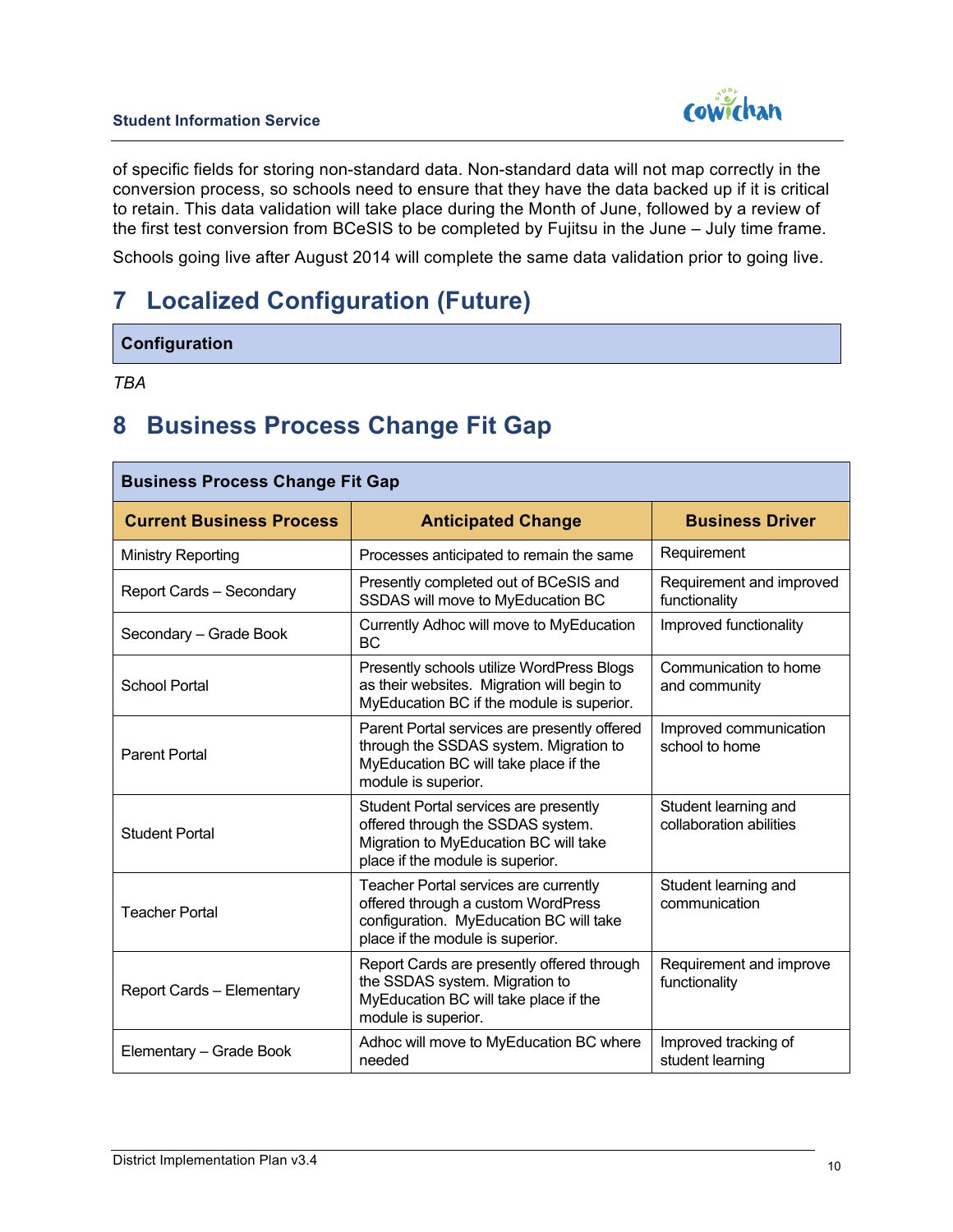

# **9 Communication Plan**

| <b>Communications Plan</b>    |                                                                             |                         |  |  |  |
|-------------------------------|-----------------------------------------------------------------------------|-------------------------|--|--|--|
| <b>Stakeholder</b>            | <b>Format</b>                                                               | <b>Time Frame</b>       |  |  |  |
| Senior Management             | Bi-weekly updates face-to-face                                              | April 2014 - March 2016 |  |  |  |
| <b>District Working Group</b> | Monthly or as needed face-to-face                                           | April 2014 - March 2016 |  |  |  |
| <b>Human Resources</b>        | As required face-to-face                                                    | April 2014 - March 2016 |  |  |  |
| Principals                    | Web blog updates as needed (daily,<br>weekly, monthly), email, face-to-face | April 2014 - March 2016 |  |  |  |
| <b>Teachers</b>               | Web blog updates as needed (daily,<br>weekly, monthly), email, face-to-face | April 2014 - March 2016 |  |  |  |
| <b>School Clerical Staff</b>  | Web blog updates as needed (daily,<br>weekly, monthly), email, face-to-face | April 2014 - March 2016 |  |  |  |
| <b>Secondary Counsellors</b>  | Web blog updates as needed (daily,<br>weekly, monthly), email, face-to-face | April 2014 - March 2016 |  |  |  |
| <b>Student Services</b>       | Web blog updates as needed (daily,<br>weekly, monthly), email, face-to-face | April 2014 - March 2016 |  |  |  |
| Parents                       | Web blog updates as needed (daily,<br>weekly, monthly), email, face-to-face | April 2014 - March 2016 |  |  |  |
| Unions                        | Meetings as needed face-to-face                                             | April 2014 - March 2016 |  |  |  |
| <b>Students</b>               | Classroom instruction                                                       | April 2014 - March 2016 |  |  |  |

# **10 End User Support Strategy**

### **10.1Pre-Implementation**

*Meetings with all stakeholder groups to share the implementation plan will be held. Clearly defined go live functionality will be outlined to set expectations of what will be supported during the initial implementation phase. All stakeholder groups will be directed to the blog site sisimplementation.sd79.bc.ca for regular updates. The Implementation Team will begin regular communication and meetings at schools to steer the preparation for going live.*

### **10.2During Implementation**

*Support will be provided through a series of introductory large group training sessions, followed up by site specific small group and side by side training. A team of four dedicated staff will comprise the Implementation Team and will be assigned to specific schools and be available for onsite, just-in-time, side-by-side support during the first days of implementation at each school.*

### **10.3Post Implementation**

*The Student Information System Coordinator will provide Level 1 business process support and update / refresher training on a continuing basis.*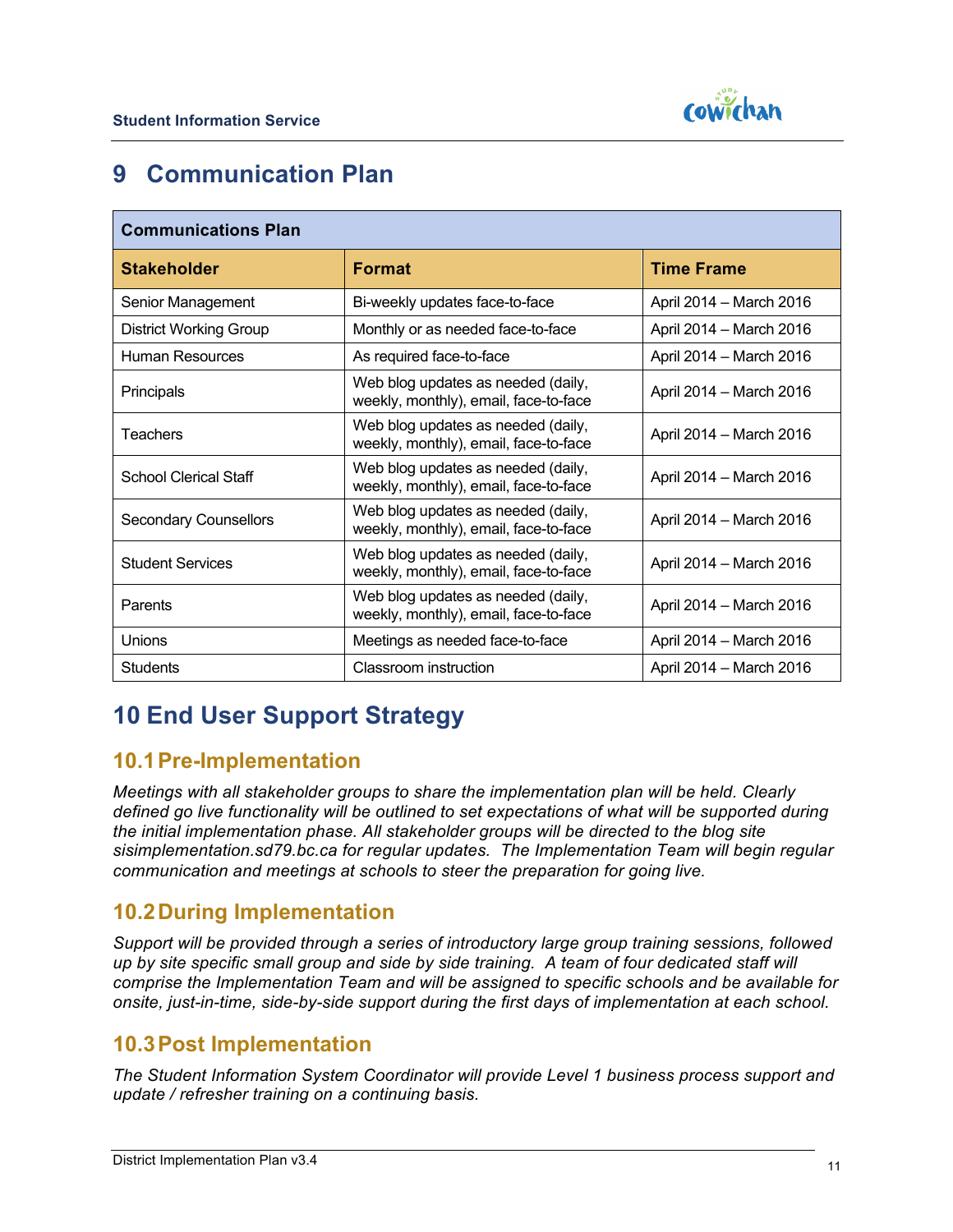

# **11 Risk Management Plan**

### **11.1 Severity Matrix**

*The following matrix is used to determine Risk Severity for each risk evaluated in the Risk Assessment area of this document:*



### **11.2 Risk Assessment**

#### **Risk Assessment**

*Risk Severity is calculated by multiplying the Probability with the Impact evaluated (1\*1=1 (very low), 5\*5=25(very high)). The Risk Severity corresponds to the color of the cell at the intersection of its impact and probability ratings.*

| # | <b>Risk Description</b>                    | Probability    | Impact | rity<br>ever<br>Risk<br>Seve | <b>Mitigation Plan</b>                                                                                                                                 |
|---|--------------------------------------------|----------------|--------|------------------------------|--------------------------------------------------------------------------------------------------------------------------------------------------------|
|   | Weak School Administration<br>buy-in       |                | 5      | 5<br>Low                     | Principals are excited to be moving to<br><b>MyEducation BC</b>                                                                                        |
| 2 | Weak Clerical Staff buy-in                 | 1              | 5      | 5<br>Low                     | Discussion with clerical staff to date are<br>very positive. Present concerns raised<br>come from not knowing what to expect<br>in these early stages. |
| 3 | Weak Teacher/Union buy-in                  | $\mathfrak{p}$ | 4      | 8<br>Med                     | Teachers are asking for the features<br>which will come available in the<br>MyEducation BC. No negative push<br>back is anticipated.                   |
| 4 | Password misuse / FOIPPA<br>concerns       | 1              | 5      | 5<br>Low                     | No anticipated concerns.                                                                                                                               |
| 5 | Lack of network stability and<br>bandwidth | 1              | 5      | 5<br>Low                     | Bandwidth has been purchased for all<br>schools to supplement PLN and<br>extensive enterprise wireless work                                            |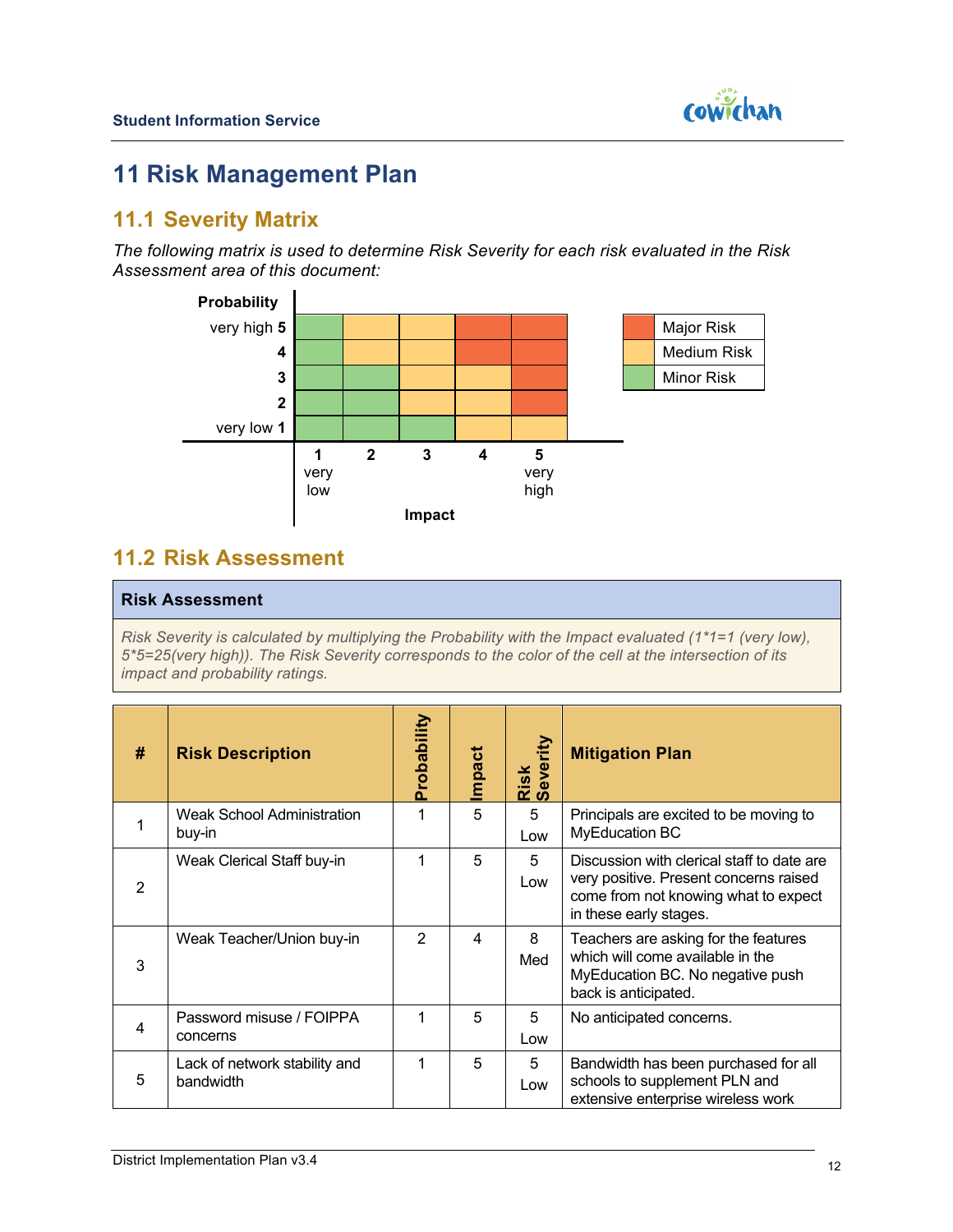

|                |                                                                                                                             |                |                |            | completed over the past three years.                                                                                                                                                                                                                                                                                                                                                                                                                                |
|----------------|-----------------------------------------------------------------------------------------------------------------------------|----------------|----------------|------------|---------------------------------------------------------------------------------------------------------------------------------------------------------------------------------------------------------------------------------------------------------------------------------------------------------------------------------------------------------------------------------------------------------------------------------------------------------------------|
| 6              | Limited access to computers /<br>tablets                                                                                    | 1              | 5              | 5<br>Low   | A technology plan is in place with<br>assigned budget to provide adequate<br>access to technology.                                                                                                                                                                                                                                                                                                                                                                  |
| $\overline{7}$ | Unrealistic expectations of<br>available features and<br>functionality at go live and<br>throughout implementation          | $\overline{2}$ | $\overline{4}$ | 8<br>Med   | There will be clear communication to<br>stakeholders and school staff prior to<br>going live about features that will be<br>supported during the initial go live stage<br>as well as features that will be deferred<br>to later in the implementation process.                                                                                                                                                                                                      |
| 8              | Poor technological literacy of<br>users                                                                                     | $\overline{2}$ | 4              | 8<br>Med   | Mentors embedded inside of technology<br>plan as well as trainers from the<br>MyEducation BC Implementation Team<br>will support end users in their improving<br>of technological literacy.                                                                                                                                                                                                                                                                         |
| 9              | <b>Budget pressures</b>                                                                                                     | $\overline{2}$ | 4              | 8<br>Med   | Barring any unexpected budget<br>pressures, we have Senior Staff support<br>and recognition of the need to support<br>implementation through adequate<br>resourcing.                                                                                                                                                                                                                                                                                                |
| 10             | Significant clerical staff re-<br>assignments                                                                               | 4              | 4              | 16<br>High | Staff re-assignment due to retirements<br>and leaves often cause significant<br>clerical shuffles at critical times in the<br>school year. Should such a shuffle<br>occur, staff that have been trained to<br>support a school going live may not be<br>available during the anticipated<br>implementation. To mitigate this, extra<br>support will be made available to quickly<br>bring a transferred or newly hired staff<br>member up to speed in the position. |
| 11             | Significant teacher staff re-<br>assignments                                                                                | 3              | 3              | 9<br>Med   | Teachers may change positions or be<br>newly hired. Training will be made<br>available as needed.                                                                                                                                                                                                                                                                                                                                                                   |
| 12             | Implementation team capacity<br>to adequately support multiple<br>schools at the same time<br>through initial go live stage | $\overline{2}$ | 5              | 10<br>High | There will be a well staffed support<br>team in place for the 16 month<br>implementation. We do not anticipate<br>any challenges in providing support, but<br>do recognize that should an unlikely<br>event occur such as illness it would<br>create significant pressure on support<br>level and/ or implementation schedule.                                                                                                                                      |
| 13             | Labour disruption due to<br>Teacher Strike / Job Action                                                                     | $\overline{4}$ | $\overline{4}$ | 16<br>High | Implementation will be focused on office<br>data requirements, features that<br>support curriculum and instruction will<br>be implemented after any labour<br>disruption. Senior Staff will work with the<br>Teacher's Union as required to develop<br>a plan to support Counsellors who will<br>use the MyEducation BC in their job                                                                                                                                |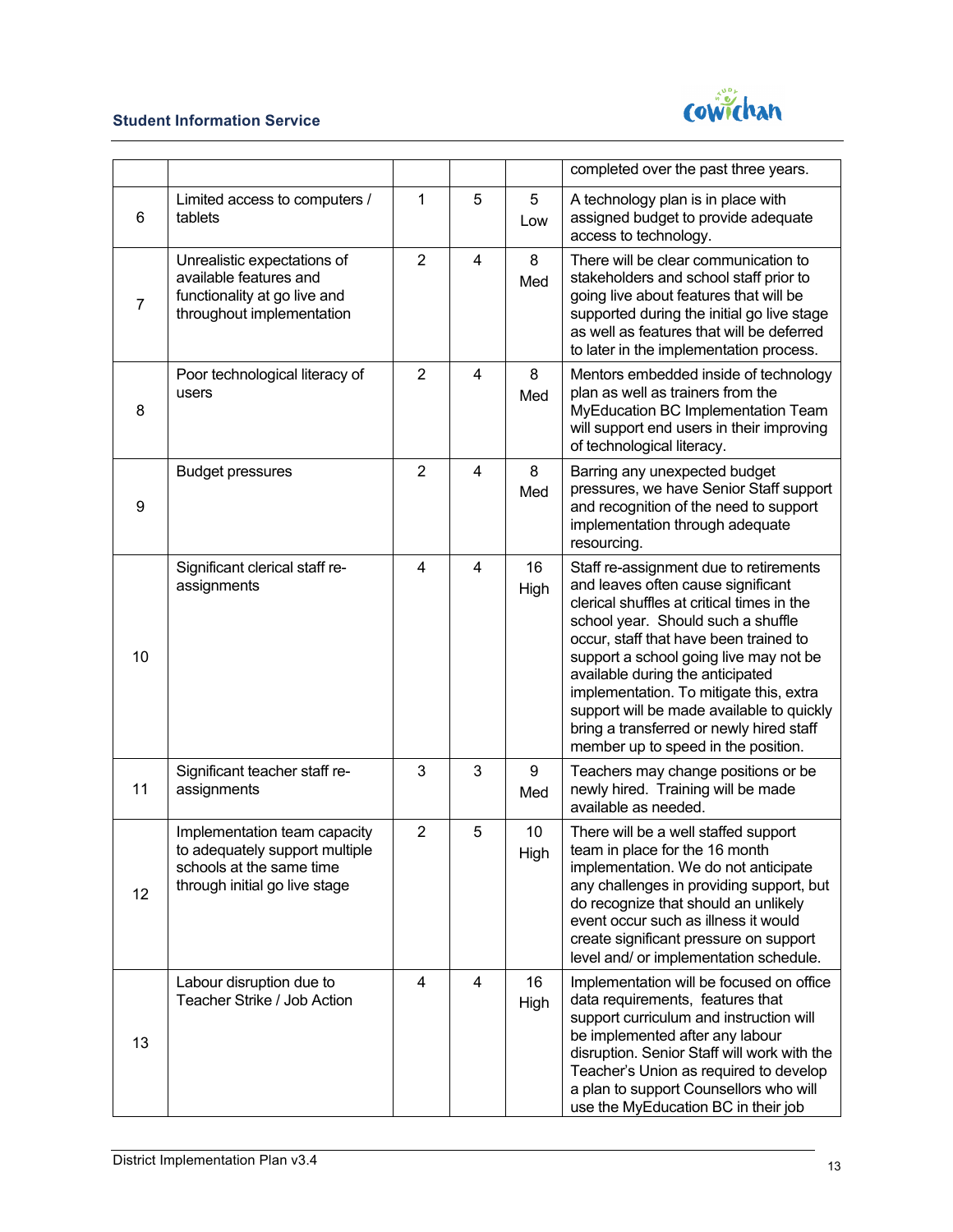

| . .<br><b>WIL</b> |  |  |  |
|-------------------|--|--|--|
|                   |  |  |  |

# **12 Completion Criteria Checklist**

| <b>Completion Criteria</b>                |                                    |                                       |  |  |
|-------------------------------------------|------------------------------------|---------------------------------------|--|--|
| <b>Required District submissions</b>      | <b>Status</b>                      | Date Submitted/<br><b>Anticipated</b> |  |  |
| Memorandum of Understanding               | Complete                           | 30-Dec-2013                           |  |  |
| <b>Implementation Team Contact Matrix</b> | Complete                           | 30-Dec-2013                           |  |  |
| Implementation Planning Workshop          | Complete                           | 6-March-2014                          |  |  |
| District Implementation Plan              | Complete                           | 04-Apr-2014                           |  |  |
| <b>Rollout Strategy</b>                   | In Progress                        | 30-Apr-2014                           |  |  |
| <b>Security Matrix</b>                    | In Progress                        | 30-June-2014                          |  |  |
| Train-the-Trainer Workshops               | Complete                           | May 2014                              |  |  |
| <b>Training Plan and Schedule</b>         | Complete                           | April 2014                            |  |  |
| <b>End User Training</b>                  | In Progress                        | June - August<br>2014                 |  |  |
| Data Validation Checklist                 | <b>Awaiting Provincial</b><br>Team | TBA                                   |  |  |
| <b>Completion Criteria Checklist</b>      | In Progress                        | <b>TBA</b>                            |  |  |
| SPED module deployed for all schools      | In Progress                        | <b>TBA</b>                            |  |  |
| All schools operating on MyEducation BC   | In Progress                        | September 2015                        |  |  |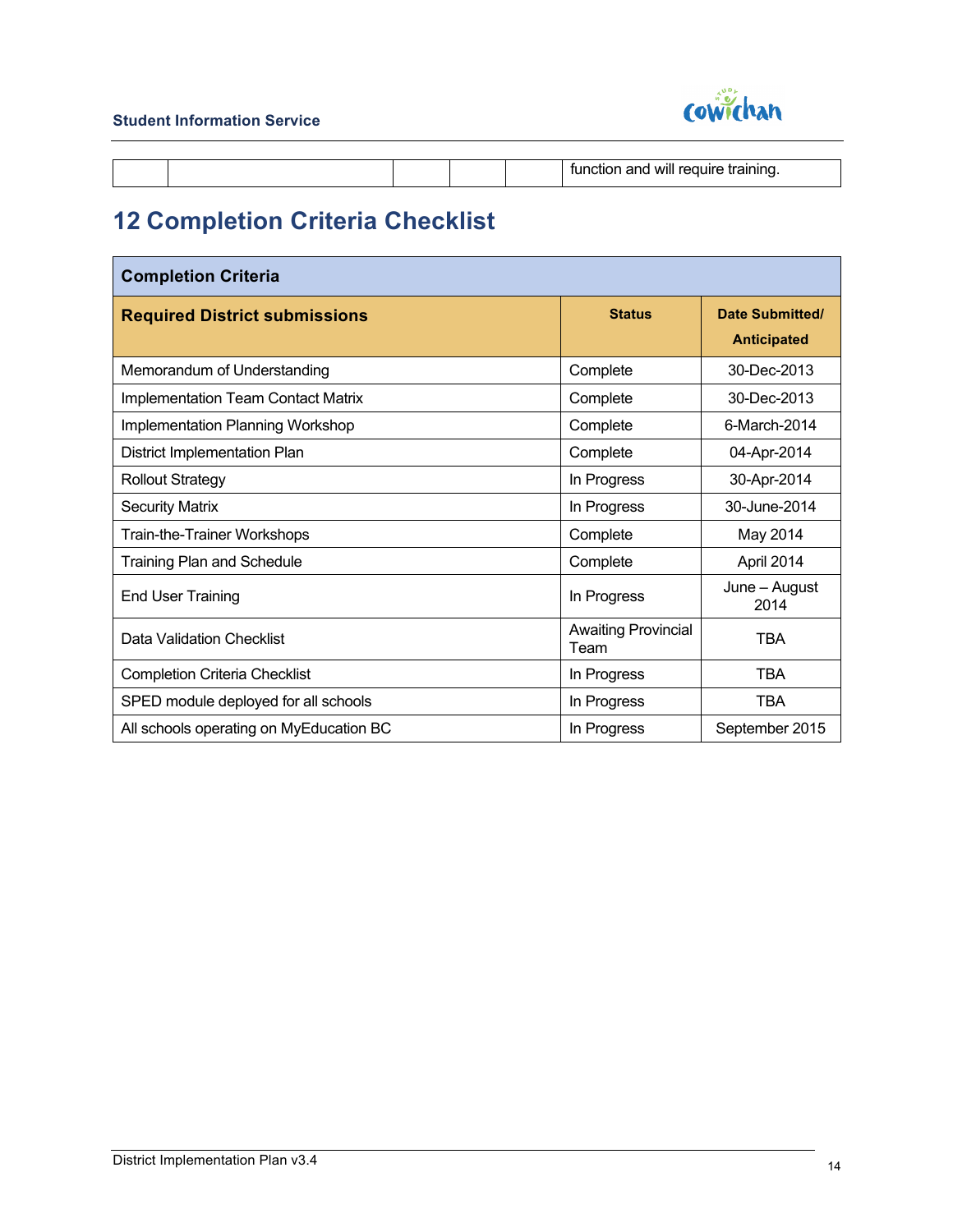

# **13 Approval**

On behalf of **School District No.79 Cowichan Valley** I acknowledge that I have participated in the development of this document and hereby signify my approval of the implementation plan herein described:

*Mr. Joe Rhodes*

*\_\_\_\_\_\_\_\_\_\_\_\_\_\_\_\_\_\_\_\_\_\_\_\_\_\_\_\_\_\_*

*Superintendent of Schools*

*Date : April 7th, 2014*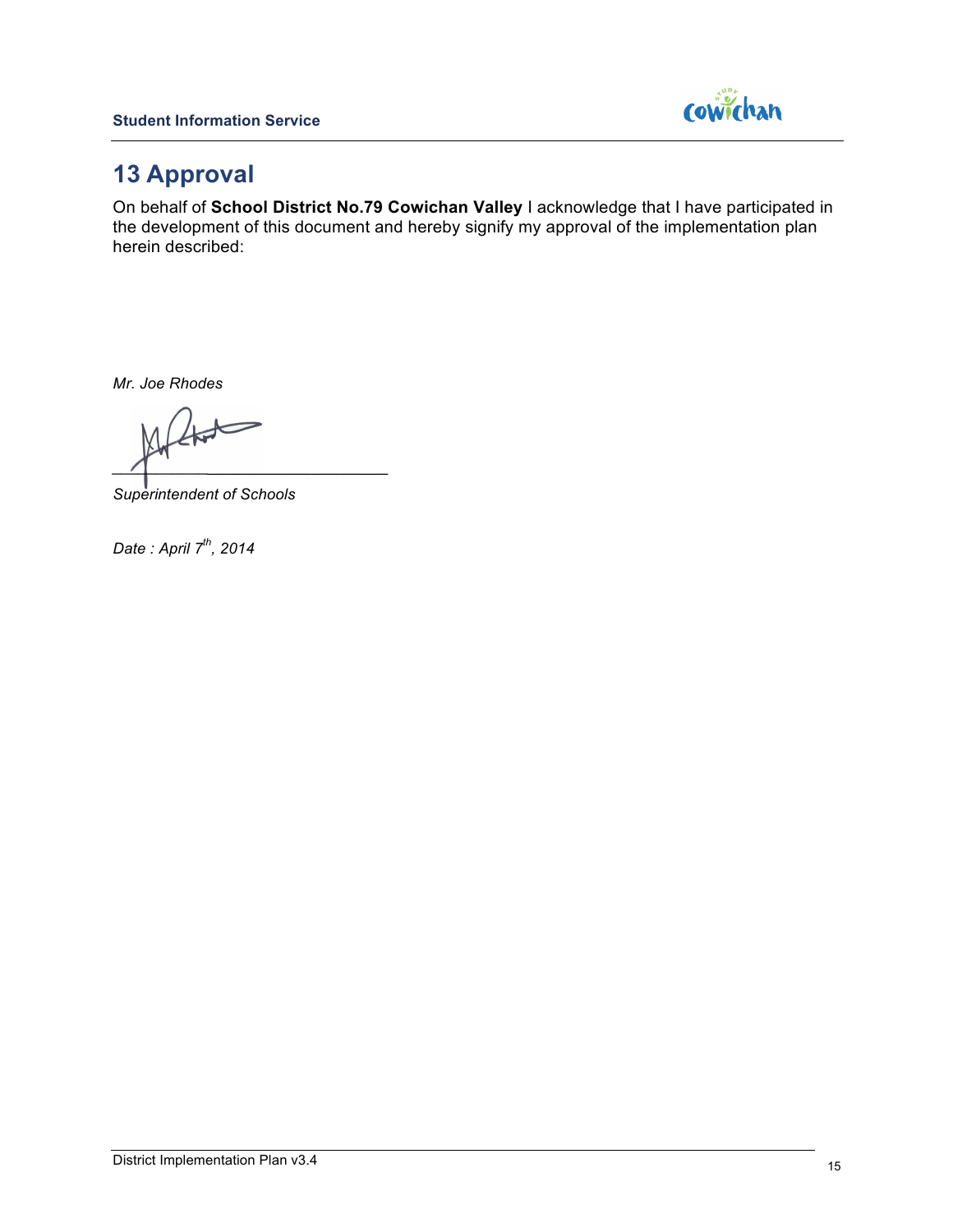

### **Appendix A**

| <b>District Role Descriptions</b>                    |                                                                                                                              |
|------------------------------------------------------|------------------------------------------------------------------------------------------------------------------------------|
|                                                      | Serves as chief proponent of the MyEducation BC Implementation in the<br><b>District</b>                                     |
| <b>Executive Sponsor</b>                             | Produces district-wide communications for major milestones and user<br>responsibilities                                      |
|                                                      | Supports and advances positive change management within the district.<br>$\bullet$                                           |
|                                                      | Oversees and approves changes in business processes within the district.<br>٠                                                |
|                                                      | Manages MyEducation BC implementation for the district.<br>$\bullet$                                                         |
| <b>District Project</b>                              | Assigns implementation responsibilities to the District Implementation team.<br>$\bullet$                                    |
| Manager                                              | Ensures timelines are met from the District Implementation Team.<br>$\bullet$                                                |
|                                                      | Serves as main contact for Follett during the implementation process.<br>٠                                                   |
|                                                      | Extracts data from legacy systems in a repeatable format.<br>$\bullet$                                                       |
| <b>Technical Support</b><br>Staff                    | Works with district staff to ensure validation of data converted to<br>$\bullet$<br>MyEducation BC is complete.              |
|                                                      | Serves as general technical support MyEducation BC within the district.<br>$\bullet$                                         |
|                                                      | Responsible for overseeing completion of data validation tasks as indicated<br>٠<br>in the project timeline                  |
|                                                      | Assign Data Validation Tasks to appropriate team members<br>٠                                                                |
| Data Validation<br>Coordinator                       | Responsible for attending Pando Training and providing training to team<br>٠<br>members.                                     |
|                                                      | Manages district resources to ensure successful data validation.<br>$\bullet$                                                |
|                                                      | Team members may include: Attendance managers, grade managers,,<br>$\bullet$<br>guidance counselors, and SPED personnel      |
|                                                      | Work with Project Manager to determine required changes to predefined<br>$\bullet$<br>reports.                               |
| Customization<br>Coordinator                         | Identify and document required exports, imports, interfaces and<br>$\bullet$<br>procedures.                                  |
|                                                      | Submit customizations request to Follett.<br>$\bullet$                                                                       |
|                                                      | Coordinate or complete testing of completed customizations and<br>$\bullet$<br>communicate feedback and approval to Follett. |
| <b>Training Coordinator</b>                          | Schedule all training for MyEducation BC<br>$\bullet$                                                                        |
|                                                      | Notify and register District Attendees for trainings                                                                         |
|                                                      | Prepare District facilities for training                                                                                     |
|                                                      | <b>Manage District Trainers</b><br>$\bullet$                                                                                 |
| <b>Business Process</b><br><b>Review Coordinator</b> | Coordinate the team members for the Business Process Review and<br>Localized Requirements Analysis Meetings                  |